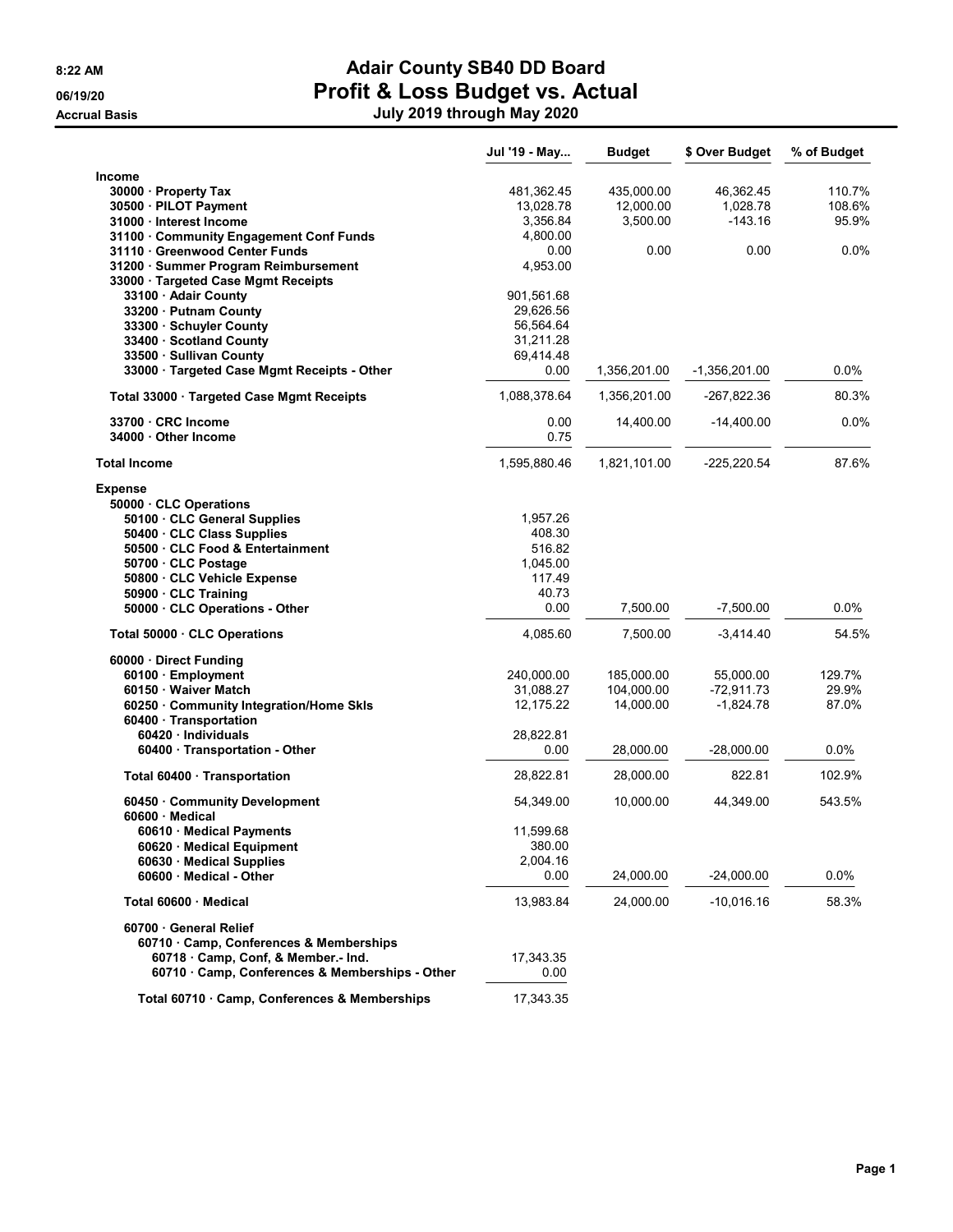|                                                                                                                                       | Jul '19 - May                   | <b>Budget</b> | \$ Over Budget | % of Budget |
|---------------------------------------------------------------------------------------------------------------------------------------|---------------------------------|---------------|----------------|-------------|
| 60740 · Summer Program<br>60741 · Summer Program Payroll<br>60742 · Summer Program Stipends<br>60743 · Summer Program Vehicle Expense | 16,245.23<br>1,190.00<br>149.08 |               |                |             |
| 60745 · Summer Program Supplies                                                                                                       | 464.76                          |               |                |             |
| 60747 · Summer Program Recreation<br>60748 · Summer Program Training                                                                  | 416.77<br>0.00                  |               |                |             |
| 60740 · Summer Program - Other                                                                                                        | 0.00                            | 45,000.00     | $-45,000.00$   | $0.0\%$     |
| Total 60740 · Summer Program                                                                                                          | 18,465.84                       | 45,000.00     | $-26,534.16$   | 41.0%       |
| 60700 General Relief - Other                                                                                                          | 14,549.31                       | 12,000.00     | 2,549.31       | 121.2%      |
| Total 60700 General Relief                                                                                                            | 50,358.50                       | 57,000.00     | $-6,641.50$    | 88.3%       |
| 60800 · Temporary Residential Supports                                                                                                | 2,551.19                        | 3,000.00      | $-448.81$      | 85.0%       |
| Total 60000 Direct Funding                                                                                                            | 433,328.83                      | 425,000.00    | 8,328.83       | 102.0%      |
| 60950 · CRC Expense                                                                                                                   | 0.00                            | 9,000.00      | $-9,000.00$    | 0.0%        |
| 61000 · Funding to Other Counties                                                                                                     |                                 |               |                |             |
| 61100 · Funding to Putnam County                                                                                                      | 1,701.48                        |               |                |             |
| 61200 · Funding to Schuyler County<br>61300 · Funding to Scotland County                                                              | 10,375.05<br>1,529.79           |               |                |             |
| 61400 · Funding to Sullivan County                                                                                                    | 8,365.78                        |               |                |             |
| 61000 · Funding to Other Counties - Other                                                                                             | 0.00                            | 35,000.00     | $-35,000.00$   | $0.0\%$     |
| Total 61000 · Funding to Other Counties                                                                                               | 21,972.10                       | 35,000.00     | $-13,027.90$   | 62.8%       |
| 70000 · Targeted Case Mgmt Expense<br>75000 · Sullivan County                                                                         |                                 |               |                |             |
| 75160 · Translation Services                                                                                                          | 31.25                           |               |                |             |
| Total 75000 · Sullivan County                                                                                                         | 31.25                           |               |                |             |
| Total 70000 · Targeted Case Mgmt Expense                                                                                              | 31.25                           |               |                |             |
| 80000 · Programming - Indirect                                                                                                        |                                 |               |                |             |
| 80500 - Accreditation                                                                                                                 | 0.00                            | 10,000.00     | $-10,000.00$   | $0.0\%$     |
| 81000 · Board Expense                                                                                                                 | 499.00                          | 2,000.00      | $-1,501.00$    | 25.0%       |
| 82000 Governmental Relations<br>83000 Conferences/Workshops                                                                           | 0.00                            | 500.00        | $-500.00$      | $0.0\%$     |
| 83200 Conferences/Workshop-CLC                                                                                                        | 10.00                           |               |                |             |
| 83300 · Conferences/Workshops-General                                                                                                 | 3,459.68                        |               |                |             |
| 83000 Conferences/Workshops - Other                                                                                                   | 1,359.13                        | 5,750.00      | $-4,390.87$    | 23.6%       |
| Total 83000 · Conferences/Workshops                                                                                                   | 4,828.81                        | 5,750.00      | $-921.19$      | 84.0%       |
| 83500 Depreciation Expense                                                                                                            | 0.00                            | 50,000.00     | $-50,000.00$   | 0.0%        |
| 84000 Dues and Memberships<br>85000 · Employee Travel                                                                                 | 3,523.24                        | 4,000.00      | -476.76        | 88.1%       |
| 70400 · TCM Admin Mileage                                                                                                             | 1,152.04                        |               |                |             |
| 71150 · TCM Adair Mileage                                                                                                             | 6,504.77                        |               |                |             |
| 72150 · TCM Putnam Mileage                                                                                                            | 1,698.19                        |               |                |             |
| 73150 · TCM Schuyler Mileage                                                                                                          | 2,160.43                        |               |                |             |
| 74150 · TCM Scotland Mileage                                                                                                          | 894.01                          |               |                |             |
| 75150 · TCM Sullivan Mileage<br>85000 · Employee Travel - Other                                                                       | 2,836.09<br>5,012.99            | 30,000.00     | $-24,987.01$   | 16.7%       |
| Total 85000 · Employee Travel                                                                                                         | 20,258.52                       | 30,000.00     | $-9.741.48$    | 67.5%       |
| 86000 · Insurance                                                                                                                     |                                 |               |                |             |
| 86100 Directors & Officers                                                                                                            | 425.00                          |               |                |             |
| 86300 · Property Insurance                                                                                                            | 11,952.00                       |               |                |             |
| 86500 Workers' Compensation                                                                                                           | 7,618.00                        |               |                |             |
| 86000 · Insurance - Other                                                                                                             | 0.00                            | 26,000.00     | $-26,000.00$   | 0.0%        |
| Total 86000 · Insurance                                                                                                               | 19,995.00                       | 26,000.00     | $-6,005.00$    | 76.9%       |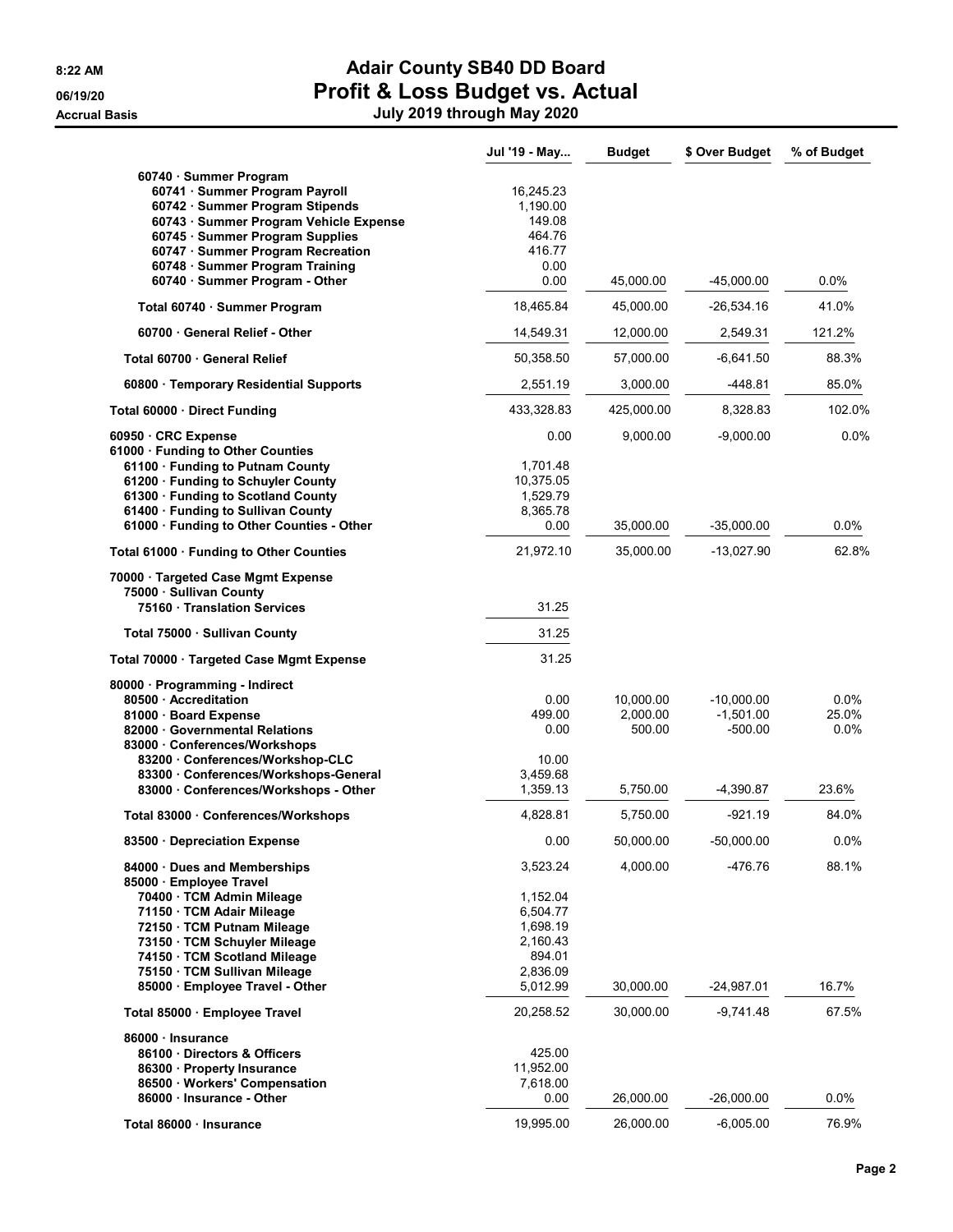|                                                                                             | Jul '19 - May      | <b>Budget</b> | \$ Over Budget | % of Budget |
|---------------------------------------------------------------------------------------------|--------------------|---------------|----------------|-------------|
| 87000 Office Expenses                                                                       |                    |               |                |             |
| 87100 · Office Supplies                                                                     |                    |               |                |             |
| 87110 Office Supplies-Country Club<br>87120 Office Supplies-McPherson                       | 681.57<br>4,826.81 |               |                |             |
| 87130 Office Supplies- PPE                                                                  | 379.93             |               |                |             |
| 87100 Office Supplies - Other                                                               | 1,344.52           | 8,000.00      | -6,655.48      | 16.8%       |
| Total 87100 · Office Supplies                                                               | 7,232.83           | 8,000.00      | $-767.17$      | 90.4%       |
| 87200 · Postage                                                                             |                    |               |                |             |
| 87210 · Postage-General                                                                     | 981.30             |               |                |             |
| 87220 · Postage-TCM<br>87200 Postage - Other                                                | 665.59<br>0.00     | 2,000.00      | $-2,000.00$    | $0.0\%$     |
| Total 87200 · Postage                                                                       | 1,646.89           | 2,000.00      | $-353.11$      | 82.3%       |
|                                                                                             |                    |               |                |             |
| 87300 Advertising/Marketing                                                                 | 605.00             | 3,000.00      | $-2,395.00$    | 20.2%       |
| 87400 Copier<br>87420 Copier-McPherson                                                      | 3,384.48           |               |                |             |
| 87400 Copier - Other                                                                        | 0.00               | 4,500.00      | $-4,500.00$    | $0.0\%$     |
|                                                                                             | 3,384.48           | 4,500.00      | $-1, 115.52$   | 75.2%       |
| Total 87400 · Copier                                                                        |                    |               |                |             |
| 87450 Employee Retention/Appreciation<br>87700 · Building Maintenance<br>87710 · Janitorial | 1,884.74           | 3,500.00      | $-1,615.26$    | 53.8%       |
| 87711 Janitorial-Country Club                                                               | 5,524.76           |               |                |             |
| 87712 Janitorial-McPherson                                                                  | 8,001.78           |               |                |             |
| 87710 Janitorial - Other                                                                    | 12.20              |               |                |             |
| Total 87710 · Janitorial                                                                    | 13,538.74          |               |                |             |
| 87715 · Elevator/Lift Expense                                                               | 1,988.56           |               |                |             |
| 87720 Lawn Care                                                                             | 900.00             |               |                |             |
| 87721 · Lawn Care-Country Club<br>87722 Lawn Care-McPherson                                 | 255.00             |               |                |             |
| Total 87720 · Lawn Care                                                                     | 1,155.00           |               |                |             |
| 87730 · Snow Removal                                                                        |                    |               |                |             |
| 87731 · Snow Removal-Country Club                                                           | 1,102.50           |               |                |             |
| 87732 · Snow Removal-McPherson                                                              | 1,207.50           |               |                |             |
| Total 87730 · Snow Removal                                                                  | 2,310.00           |               |                |             |
| 87700 · Building Maintenance - Other                                                        | 0.00               | 20,000.00     | $-20,000.00$   | 0.0%        |
| Total 87700 · Building Maintenance                                                          | 18,992.30          | 20,000.00     | $-1,007.70$    | 95.0%       |
| 87800 · Software & Technology                                                               |                    |               |                |             |
| 87810 · Soft & Tech-Country Club                                                            | 104.00             |               |                |             |
| 87820 · Soft & Tech-McPherson                                                               | 8,632.00           |               |                |             |
| 87830 · Soft & Tech-Managed IT                                                              | 33,444.20          |               |                |             |
| 87800 · Software & Technology - Other                                                       | 2,369.90           | 55,000.00     | $-52,630.10$   | 4.3%        |
| Total 87800 · Software & Technology                                                         | 44,550.10          | 55,000.00     | $-10,449.90$   | 81.0%       |
| 87900 · Representative Payee Expense                                                        | 32.00              |               |                |             |
| 87000 Office Expenses - Other                                                               | 4.00               |               |                |             |
| Total 87000 Office Expenses                                                                 | 78,332.34          | 96,000.00     | $-17.667.66$   | 81.6%       |
| 87500 · Personnel                                                                           |                    |               |                |             |
| 51000 CLC Personnel                                                                         |                    |               |                |             |
| 51100 CLC Center Salary Expense                                                             | 63,687.15          |               |                |             |
| Total 51000 · CLC Personnel                                                                 | 63,687.15          |               |                |             |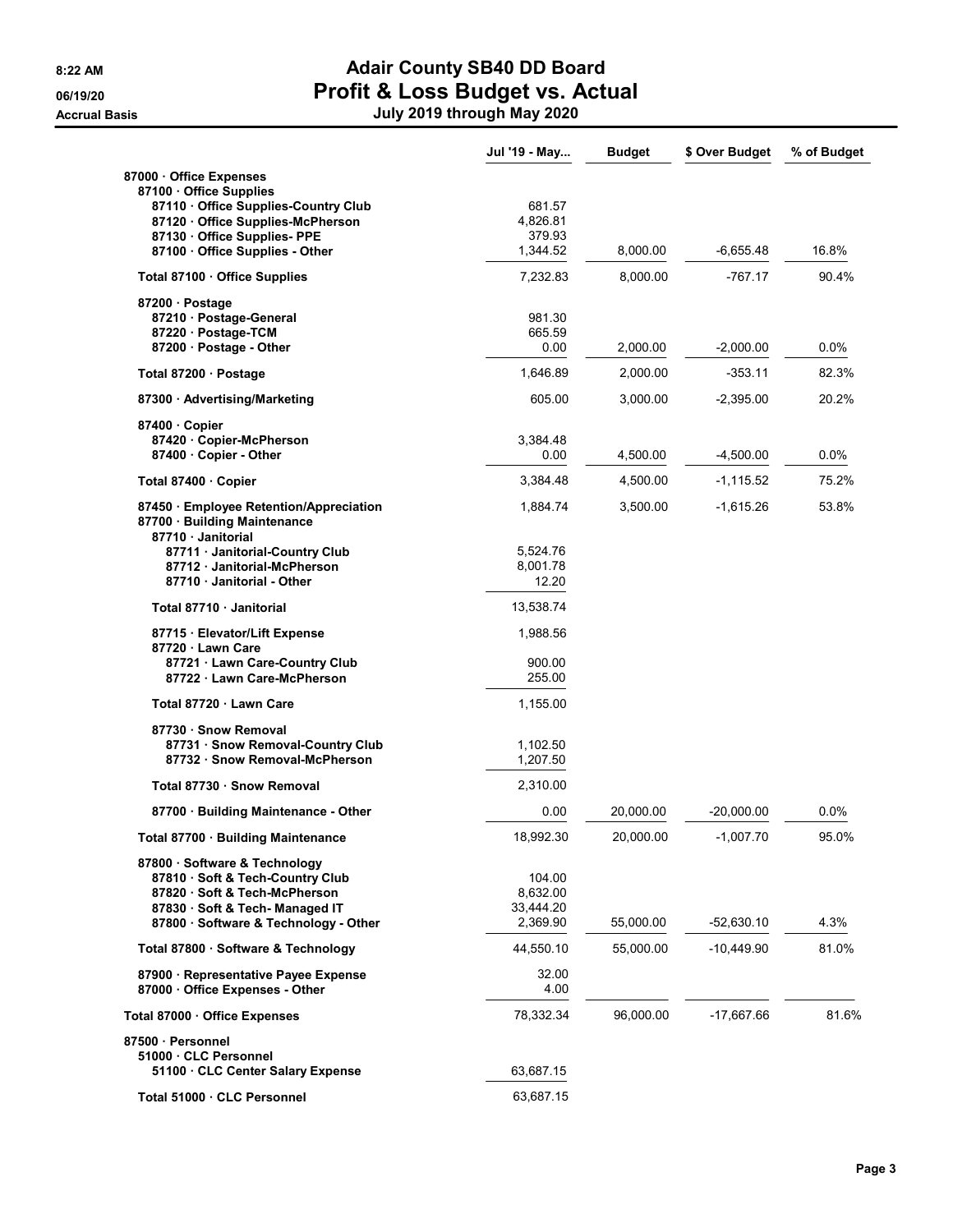|                                                       | Jul '19 - May          | <b>Budget</b> | \$ Over Budget  | % of Budget |
|-------------------------------------------------------|------------------------|---------------|-----------------|-------------|
| 66000 · Payroll Expenses                              |                        |               |                 |             |
| 66500 · Salary Sick                                   | 24,762.61              |               |                 |             |
| 66600 · FCCRA Leave                                   | 149.15                 |               |                 |             |
| 66700 · Salary Vacation                               | 35,775.65              |               |                 |             |
| 66000 · Payroll Expenses - Other                      | 65,566.54              |               |                 |             |
| Total 66000 · Payroll Expenses                        | 126,253.95             |               |                 |             |
| 70300 · TCM Admin Salary                              | 92,031.47              |               |                 |             |
| 71110 · TCM Adair Salary Expense                      | 298,287.17             |               |                 |             |
| 71115 · TCM Adair Overtime                            | 952.26                 |               |                 |             |
| 72110 · TCM Putnam Salary Expense                     | 17,272.39              |               |                 |             |
| 73110 · TCM Schuyler Salary Expense                   | 34,941.68              |               |                 |             |
| 74110 · TCM Scotland Salary Expense                   | 14,804.94              |               |                 |             |
| 75110 · TCM Sullivan Salary Expense                   | 39,022.05              |               |                 |             |
| 87510 Salary Expense                                  | 162,219.30             |               |                 |             |
| 87540 · Employee Benefits                             | 227,767.40<br>1,638.80 |               |                 |             |
| 87550 · Unemployment Tax<br>87500 · Personnel - Other | 0.00                   | 1,233,127.23  | $-1,233,127.23$ | 0.0%        |
|                                                       |                        |               |                 |             |
| Total 87500 · Personnel                               | 1,078,878.56           | 1,233,127.23  | -154,248.67     | 87.5%       |
| 88000 Professional Services                           |                        |               |                 |             |
| 88100 Audit                                           | 3,975.00               | 3,900.00      | 75.00           | 101.9%      |
| 88200 Legal Services                                  | 345.00                 | 2,000.00      | $-1,655.00$     | 17.3%       |
| 88300 Consulting                                      | 0.00                   | 1,000.00      | $-1,000.00$     | 0.0%        |
| Total 88000 · Professional Services                   | 4,320.00               | 6,900.00      | $-2,580.00$     | 62.6%       |
| 88500 Training                                        |                        |               |                 |             |
| 76000 · TCM Training                                  | 1,125.25               |               |                 |             |
| 88500 Training - Other                                | 11,312.95              | 15,000.00     | $-3,687.05$     | 75.4%       |
| Total 88500 · Training                                | 12,438.20              | 15,000.00     | $-2,561.80$     | 82.9%       |
| 89000 Utilities                                       |                        |               |                 |             |
| 89100 · Electricity                                   |                        |               |                 |             |
| 89110 · Electricity-Country Club                      | 2,014.32               |               |                 |             |
| 89130 Electricity-314 E McPherson                     | 3,953.27               |               |                 |             |
| 89100 Electricity - Other                             | 0.00                   | 7,000.00      | $-7,000.00$     | 0.0%        |
| Total 89100 · Electricity                             | 5,967.59               | 7,000.00      | $-1,032.41$     | 85.3%       |
| 89200 Gas                                             |                        |               |                 |             |
| 89210 Gas-Country Club                                | 578.21                 |               |                 |             |
| 89220 Gas-McPherson                                   | 648.43                 |               |                 |             |
| $89200 \cdot Gas$ - Other                             | 0.00                   | 2,500.00      | $-2,500.00$     | 0.0%        |
| Total 89200 · Gas                                     | 1,226.64               | 2,500.00      | $-1,273.36$     | 49.1%       |
| 89300 · Trash                                         |                        |               |                 |             |
| 89310 · Trash-Country Club                            | 899.40                 |               |                 |             |
| 89320 Trash-McPherson                                 | 892.89                 |               |                 |             |
| 89300 Trash - Other                                   | 0.00                   | 2,000.00      | $-2,000.00$     | $0.0\%$     |
| Total 89300 Trash                                     | 1,792.29               | 2,000.00      | $-207.71$       | 89.6%       |
| 89400 · Telephone & Internet                          |                        |               |                 |             |
| 70250 · TCM On Call Phone                             | 1,626.01               |               |                 |             |
| 89410 · Telephone & Internet-Country CI               | 1,850.55               |               |                 |             |
| 89420 · Telephone & Internet-McPherson                | 8,936.44               |               |                 |             |
| 89400 · Telephone & Internet - Other                  | 0.00                   | 11,000.00     | $-11,000.00$    | 0.0%        |
|                                                       |                        |               |                 |             |
| Total 89400 · Telephone & Internet                    | 12,413.00              | 11,000.00     | 1,413.00        | 112.8%      |